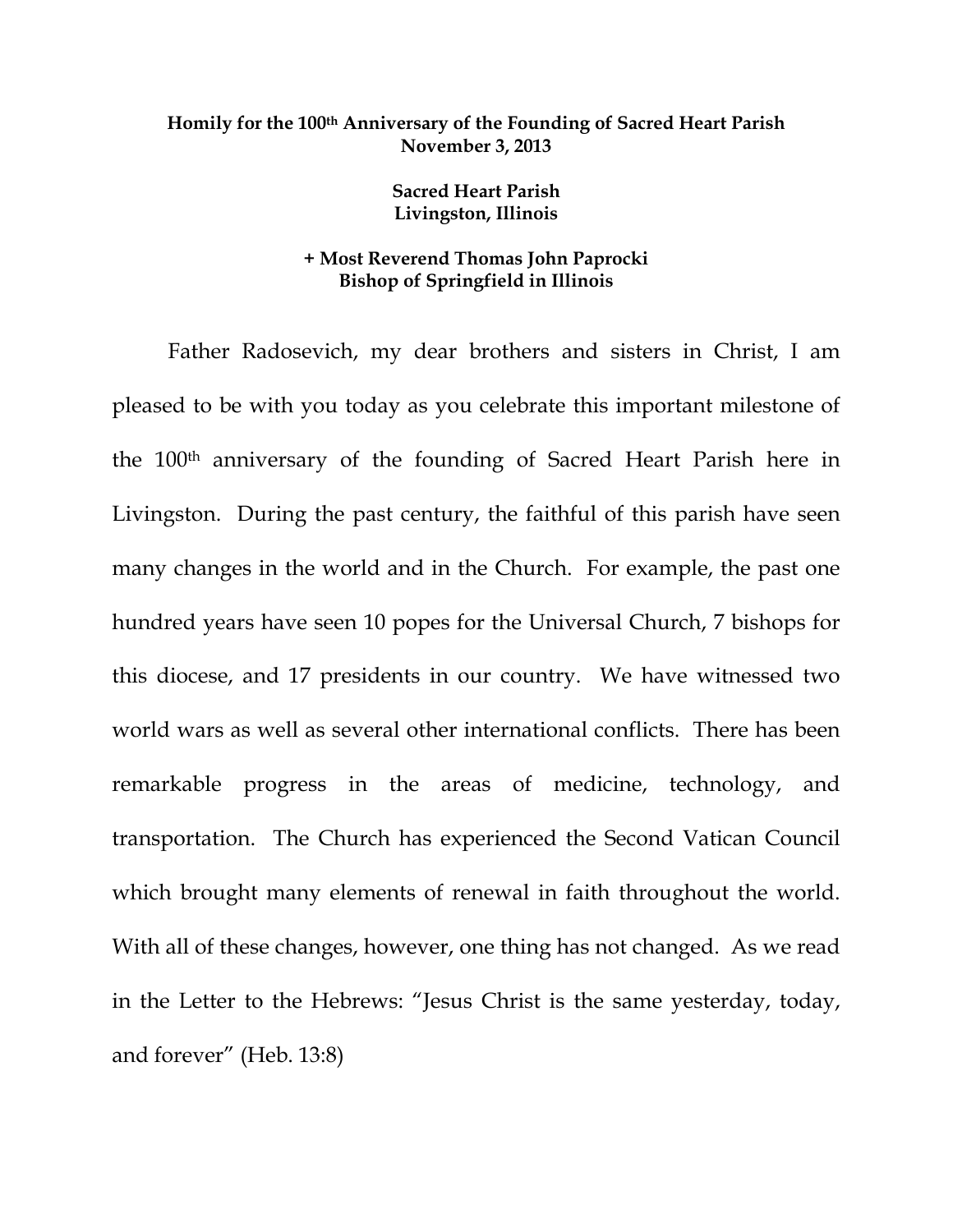As we join with one another here 100 years after the founding members of this parish gathered for the first time, we rejoice in the gift of our faith in Christ Jesus that unites us and which has been at the center of this parish community. Although the ritual may look different, it is the same Mass that we attend where Christ becomes present on the altar to feed us and give us the strength that we need to persevere in living our faith each day. Although the translations may be different, the Scriptures remain the same, the living Word of God speaking to us and encouraging us on our journey. Although our circumstances and way of life may be different from our brothers and sisters from generations past, we all share the same calling to holiness in this life and eternal happiness in the next.

 As we look back over the past 100 years of this parish, the readings for our Mass today direct our gaze toward the future. The liturgical year is drawing to a close and the Church takes this opportunity to remind us of the destination toward which our pilgrimage on this earth is directed. It is a reminder to us that life on this earth will eventually come to an end, a reality which none of us can escape. This reminder is not meant to scare us though, because our faith in Christ is one that is rooted in the hope of the Resurrection which has been made possible through the dying and rising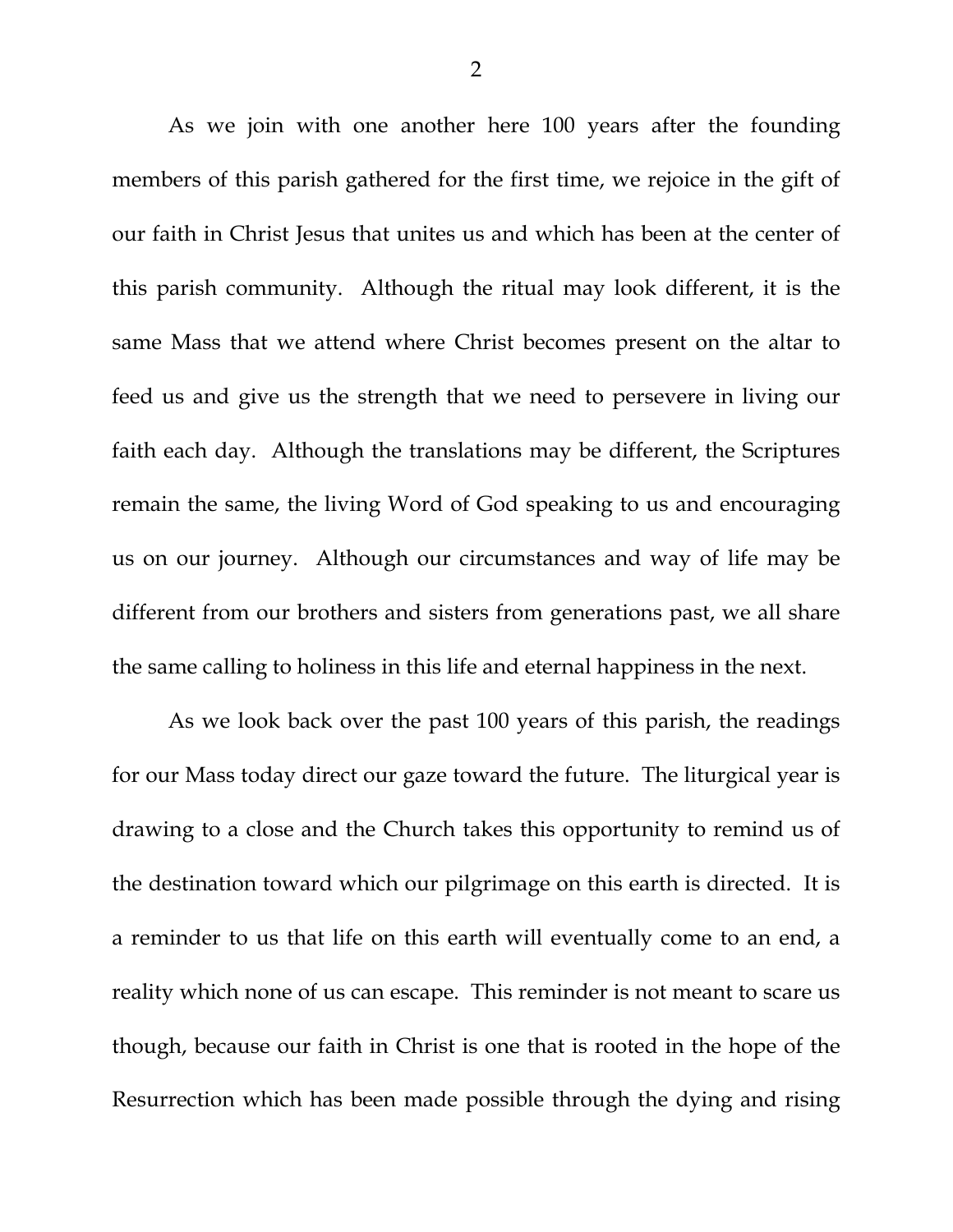of Christ. At the same time, though, we cannot take this gift for granted and just assume that it is a given requiring no effort on our part.

 Our Gospel passage today about the Lord's encounter with Zacchaeus serves as a helpful model for us in how we respond to this reality. Zacchaeus was a wealthy tax collector who was not well respected among his neighbors. It is likely that the dislike for him came from his dishonest business practices, as he himself admits, included extortion. Were he to continue on this path in his life, Zacchaeus would likely find himself in a very unhappy position at the end of his life with regards to his relationship with God.

 Although many of those around him might be happy to see him suffer punishment for his injustice, Jesus has a different goal in mind. He comes to seek Zacchaeus out and enter into His house. In other words, He comes to be a part of his life. He does this not to ridicule Zacchaeus and make life difficult for him. Rather, the Lord comes to Him to touch His heart and encourage Him to turn his life around. We do not have the words that Jesus said to Zacchaeus during their meal, but we see the result of that meal. Zacchaeus was able to see the error of his ways; he repented, and resolved to amend his life. Zacchaeus had been lost but had been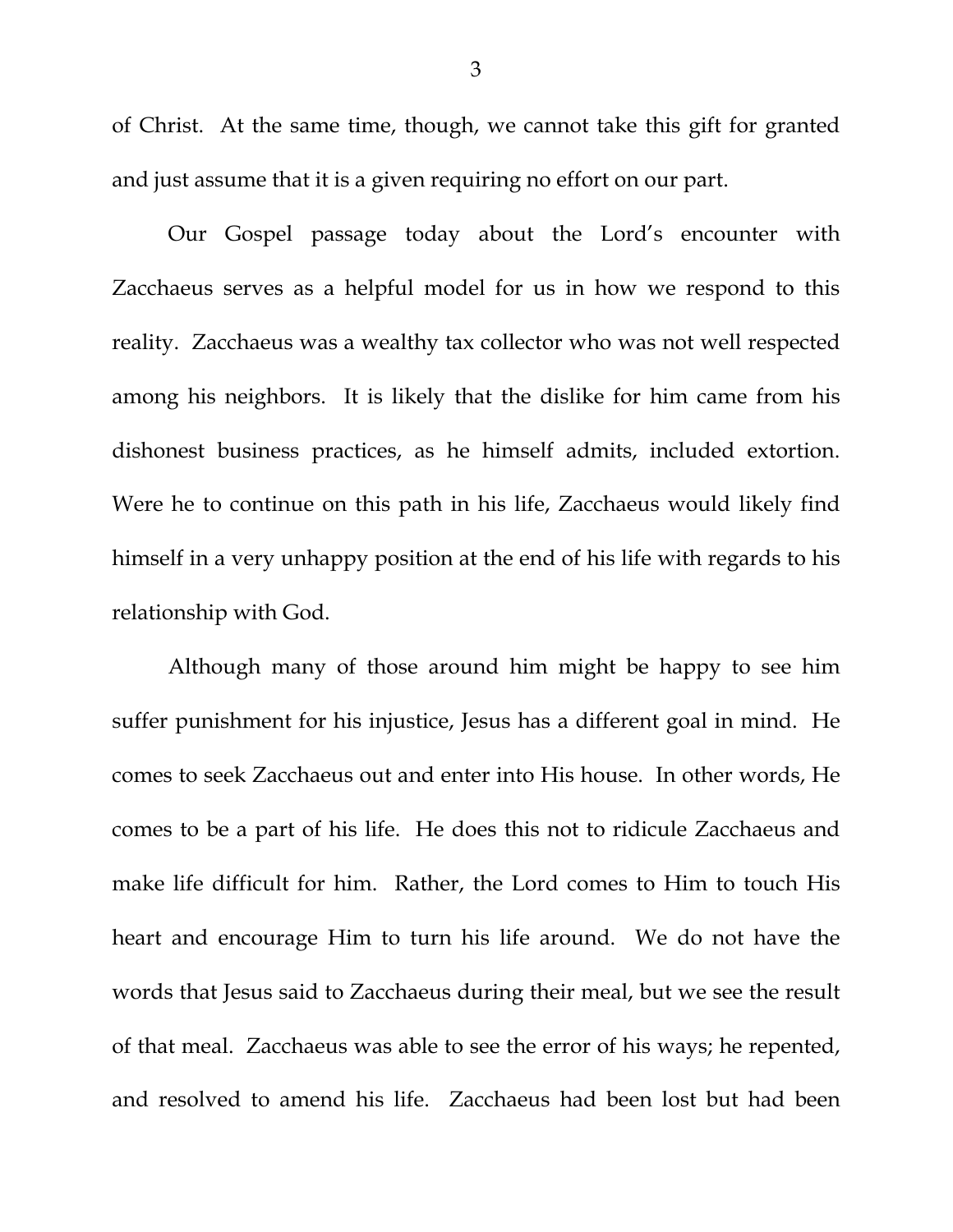saved by his encounter with Christ, an encounter which set him on a path leading toward eternal salvation as opposed to eternal punishment.

 The example of Zacchaeus is one that we are invited to learn from in our lives of faith. There are many ways in which the Lord comes to us to give us encouragement and guidance. Sometimes we may find ourselves like Zacchaeus in need of repentance and conversion. The Lord will often help us to see the error of our ways, not as a way of punishing us, but as a way of inviting us to let go of those things which are holding us back from experiencing the joy and peace of sharing in a relationship with Him, a relationship which is meant to last into eternity. Mindful of His great care for us and His concern for our salvation, we are called to respond like Zacchaeus and receive His words of guidance and correction with joy, knowing that it is for the good of our souls. Then, we will be more willing to take the steps necessary to be more faithful in following His will in our lives as we set our sights on the joy of Heaven.

 During this month of November, we are especially mindful of those who have gone before us, those who are already sharing in the eternal reward of Heaven, as well as those souls in Purgatory who have also earned this reward but who are undergoing their final purification so as to